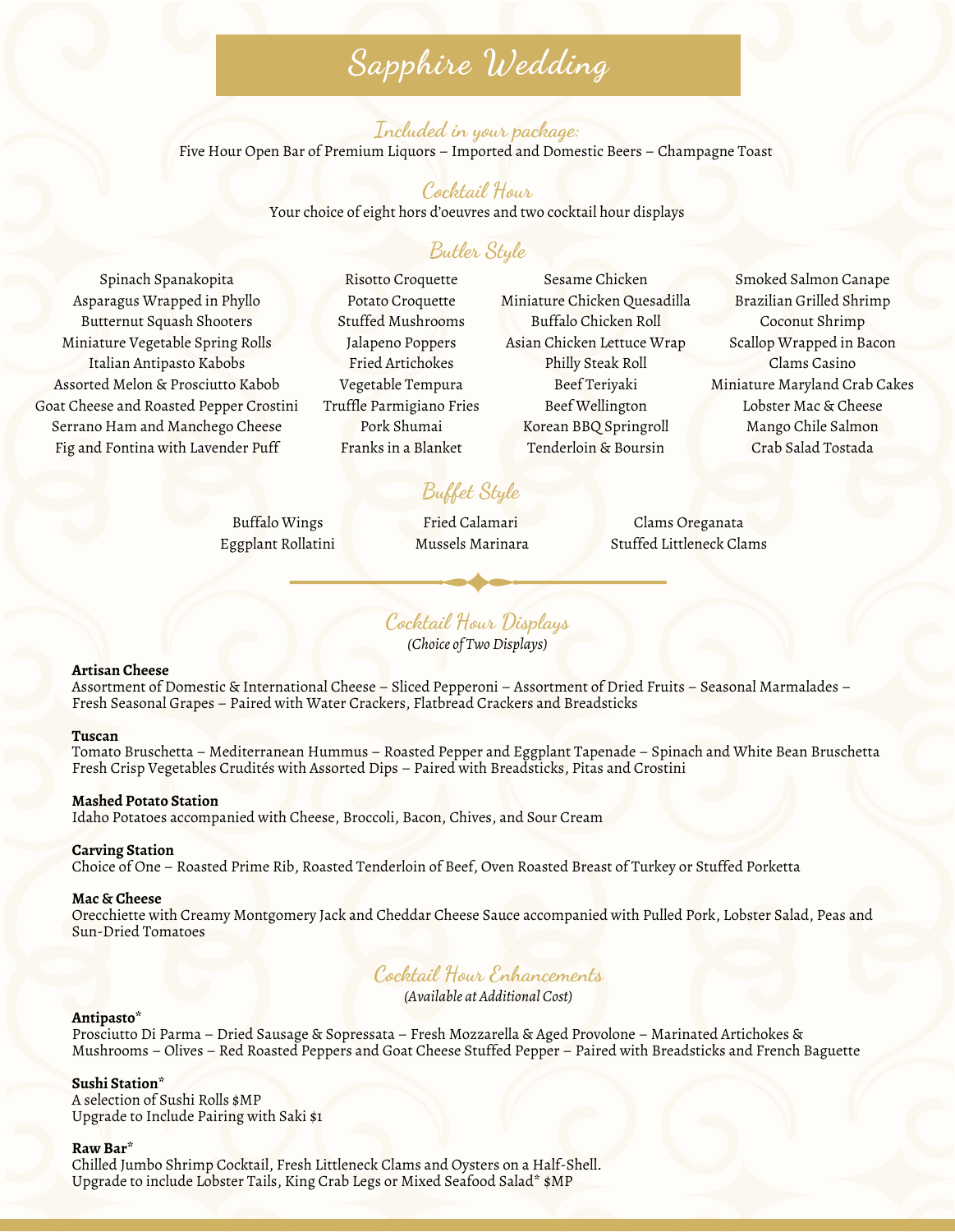# **Sapphire Wedding**

# **First Course**

*(Choice of One)*

**Mixed Greens** – Assorted garden greens served with balsamic vinaigrette

**Summer Salad** – Crisp Arugula tossed with fresh sliced strawberries, pecans, and gorgonzola drizzled with raspberry honey vinaigrette

**Autumn Salad** – Assorted garden greens tossed with gorgonzola cheese, dried cranberries, red onions and candied walnuts drizzled with balsamic vinaigrette

**Wedge Salad** – Fresh Iceberg lettuce drizzled with homemade bleu cheese dressing, topped with crisp bacon and tomato confetti **Greek Salad** – Crisp greens, Feta, black olives, with a Greek herbed vinaigrette

**Cantaloupe & Prosciutto** – Cantaloupe wrapped with Prosciutto di Parma

**Caprice\*** – Fresh mozzarella served with sliced tomatoes and red roasted peppers

**Shrimp Cocktail \*** – Chilled jumbo shrimp served with our homemade cocktail sauce

**Crab Cake\*** – Pan seared Maryland lump crab cake served with our homemade tangy remoulade on a bed of arugula

**Wedding Soup** – Traditional Italian escarole soup with mini meatballs in a chicken broth

**Caldo Verde** – Portuguese potato and kale soup with Chorizo sausage

**Butternut Squash** – Creamy blend of roasted butternut squash garnish with toasted sunflower seeds

**Lobster Bisque\*** – Creamy, Cognac infused bisque of fresh lobster

### **Second Course**

*(Choice of One)*

**Penne alla Vodka** – Penne pasta served with an Absolut Vodka infused Pancetta Pomodoro Sauce with a touch of cream **Rigatoni Bolognese** – Classic Italian slow simmered meat sauce tossed with Rigatoni pasta **Rigatoni Milanese** – Rigatoni pasta made with sausage and dried mushrooms browned with cream **Penne al Pomodoro** – Penne pasta served with a fresh tomato marinara sauce **Baked Manicotti** – Manicotti pasta served in a fresh tomato marinara sauce **Farfalle alla Casa** – Bowtie pasta served in a light cream sauce made with mushrooms, sweet peas, and prosciutto **Spinach Cannelloni\*** – Cannelloni pasta baked with a spinach and ricotta filling served with a fresh tomato marinara sauce **Tortellini al Bosco\*** – Tortellini pasta served in a light cream sauce made with sun-dried tomato, asparagus, and mushrooms **Gnocchi Spinaci\*** – Potato dumpling served in a light cream sauce made with spinach and prosciutto **Seafood Ravioli\*** – Shrimp, Crab, and Lobster Ravioli pasta served in a Cognac sauce **Intermezzo** – Lemon, raspberry or passion fruit sorbet **Limoncello\*** – Lemon sorbet swirled with Limoncello liquor served in a champagne flute **Pumpkin\*** – Pumpkin sorbet served in a mini pumpkin and garnished with a pizzelle